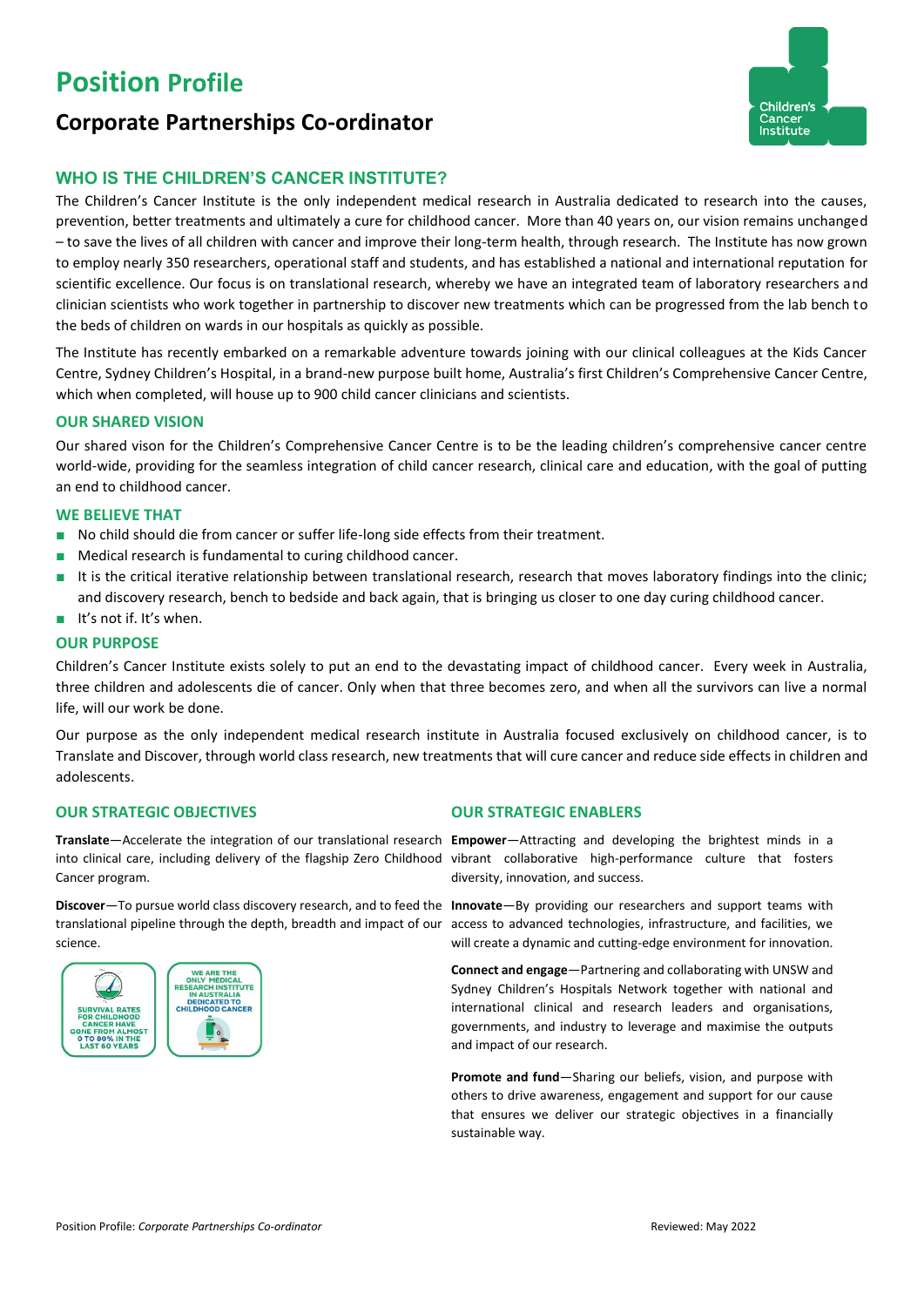### **YOUR ROLE**

| Role:                                 | Corporate Partnerships Coordinator                           | Team:                                        | Corporate Partnerships                                                                                                                     |
|---------------------------------------|--------------------------------------------------------------|----------------------------------------------|--------------------------------------------------------------------------------------------------------------------------------------------|
| <b>Job Family:</b>                    | Fundraising                                                  | <b>Reports To:</b>                           | Briony Harris, Relationship Lead -<br>Corporate Partnerships                                                                               |
| <b>Salary Band:</b>                   | <b>B2</b>                                                    | Manages:                                     | <b>NA</b>                                                                                                                                  |
| Key Internal<br><b>Relationships:</b> | Briony Harris, Relationship Lead -<br>Corporate Partnerships | <b>Key External</b><br><b>Relationships:</b> | Flying Ruby Events (Event Management<br>Agency) and other event suppliers                                                                  |
|                                       | Cam Bayfield, Head of Corporate<br>Partnerships              |                                              | Note – this role requires no relationship<br>management of external accounts.<br>External relationships will be mainly event<br>suppliers. |

### **YOUR PURPOSE**

The Corporate Partnership Coordinator will support the Corporate Partnerships Team in the administration, logistics and comms behind our corporate partnership plans which ensures that the Institute can deliver critical medical research.

This role is integral in delivering one of the countries fastest growing CEO fundraising events, while also supporting other exciting initiatives led by a passionate Corporate Engagement team. You will work with a dynamic team focussed on growth and customer best-in-class experience. You will use your exceptional communication skills and attention to detail to provide stakeholders with ongoing updates and responses to queries on events and their logistics.

You will also be comfortable managing the logistics for key fundraising events as well as managing all of the fundraising communications that are sent to our supporters. Being an active Salesforce user, you are able to confidently use all elements of this CRM tool. You will take direction and show initiative when managing our events to make sure things get done.

### **YOUR KEY OUTPUTS AND ACTIVITIES**

| 1. | <b>Connection to the Cause</b> | What activities will this role undertake which contribute to your team goal and our Institute<br>cause?                                                                                                                                        |  |
|----|--------------------------------|------------------------------------------------------------------------------------------------------------------------------------------------------------------------------------------------------------------------------------------------|--|
|    |                                | You will be part of the team that raises critical funds that fund our research into curing<br>childhood cancer.                                                                                                                                |  |
|    |                                | You will provide administrative, logistical and comms support for our key events -<br>$\bullet$<br>including CEO Dare to Cure, Diamond Ball and Bayfield Trade Lunch.                                                                          |  |
|    |                                | You undertake other activities as directed to support the Institute's vision and purpose.<br>$\bullet$                                                                                                                                         |  |
| 2. | <b>Systems &amp; Processes</b> | What activities will this role undertake which require the use or improvement of systems and<br>processes?                                                                                                                                     |  |
|    |                                | Support the CEO Dare to Cure campaign management plan and campaign co-ordination<br>٠<br>including development and delivery of the EDM and SMS journey                                                                                         |  |
|    |                                | Support the administration and logistics of key partnership events including our Liquor<br>٠<br>Industry Trade Luncheon including co-ordinating prizes descriptions, images, vouchers<br>and loading into our online Gala Bid system.          |  |
|    |                                | Provide admin support where needed for any corporate partner engagement and assist<br>$\bullet$<br>to co-ordinate any VIP Lab Tours as they arise.                                                                                             |  |
|    |                                | Develop Client / Prospect Profiles as required<br>٠                                                                                                                                                                                            |  |
|    |                                | Management and enrichment of Corporate Partnership data on Salesforce to ensure<br>$\bullet$<br>accuracy of reporting and 'Total Annual Value' tracking and support the Corporate<br>Partnerships Team in rolling out partner engagement plans |  |
|    |                                | Own our tele-marketing strategy for all activations- whether this be activating<br>٠<br>fundraisers or thanking those that have supported us.                                                                                                  |  |